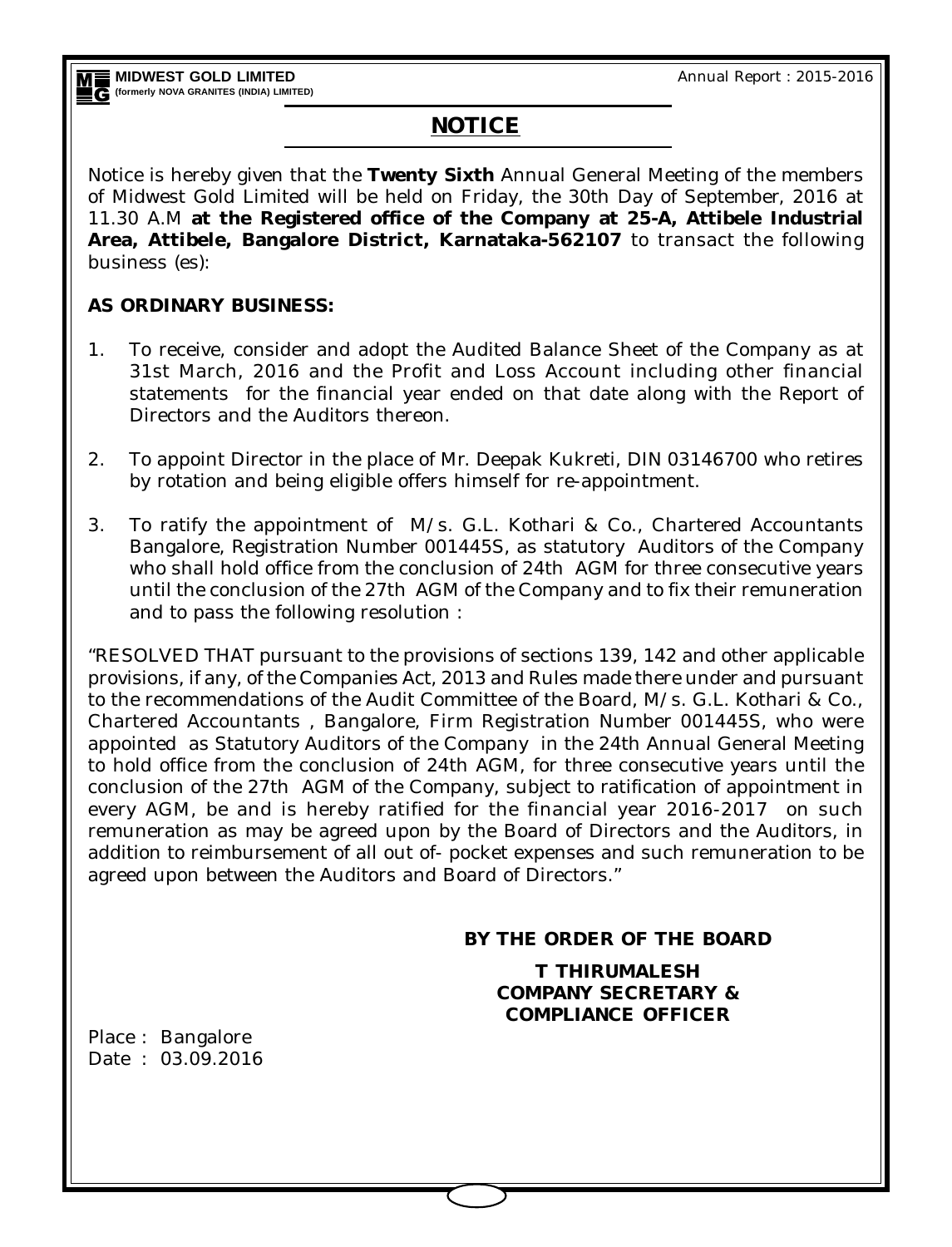### **NOTES:**

- **1. A MEMBER ENTITLED TO ATTEND AND TO VOTE AT THE MEETING IS ENTITLED TO APPOINT A PROXY TO ATTEND AND VOTE ON A POLL INSTEAD OF HIMSELF AND SUCH A PROXY NEED NOT BE A MEMBER OF THE COMPANY. PROXIES IN ORDER TO BE EFFECTIVE MUST BE RECEIVED AT THE COMPANY'S REGISTERED OFFICE NOT LESS THAN 48 HOURS BEFORE THE MEETING.**
- 2. A person can act as a proxy on behalf of members not exceeding 50 (Fifty) and holding in aggregate not more than ten percent of the total share capital of the company carrying voting rights. A member holding more than ten percent of the total share capital of the company carrying voting rights may appoint a single person as proxy and such person shall not act as a proxy for any other person or shareholder.
- 3. Corporate members intending to send their authorised representatives are requested to send a duly certified copy of the board resolution authorizing their representatives to attend and vote at the Annual General Meeting.
- 4. Explanatory Statement pursuant to Section 102 of the Companies Act, 2013, in respect of the Special Business to be transacted at the Annual General Meeting as set out in the Notice is annexed hereto.
- 5. The Register of Members and the Share Transfer Books will remain closed from 26th September, 2016 to 30th September, 2016 (both days inclusive).
- 6. Members / Proxies are requested to bring their copies of Annual Report with them for the Annual General Meeting and the attendance slip duly filled in for attending the Meeting. No copies of the Annual Report will be distributed at the meeting.
- 7. Members are requested to quote their Registered Folio No on all correspondence with the Company.
- 8. Members are requested to send all communication relating to shares to the Company's Share Transfer Agents (Physical and Electronic) at Bigshare Services Private Limited., 306, 3rd Floor, Right Wing, Amrutha Ville, Opp: Yashoda Hospital, Rajbhawan Road, Somajiguda, Hyderabad – 500082.
- 9. The information pursuant to Regulation 26 of SEBI (LODR) Regulations, 2015 of the Listing Agreement with respect to the details of the Directors seeking appointment / re-appointment in this Annual General Meeting is annexed.
- 10. Members holding shares in physical form are requested to consider converting their holdings to dematerialized form to eliminate all risks associated with physical shares and for ease of portfolio management. Members can contact the Company or Bigshare Services Pvt Ltd. for assistance in this regard.
- 11. Members holding shares in physical form, in identical order of names, in more than one folio are requested to send to the Company or Bigshare Services Pvt Ltd., the details of such folios together with the share certificates for consolidating their holdings in one folio. A consolidated share certificate will be issued to such Members after making requisite changes.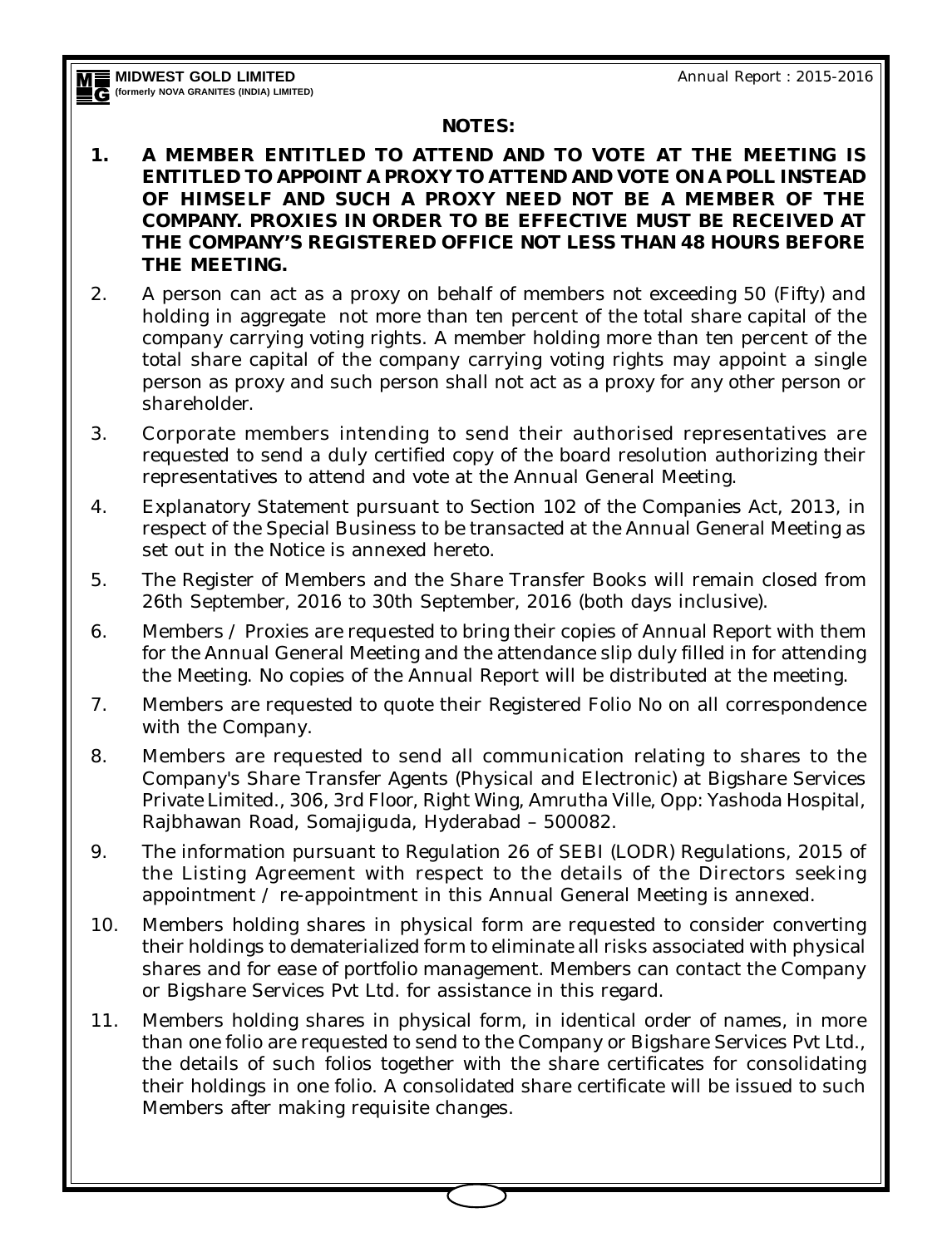**MIDWEST GOLD LIMITED (formerly NOVA GRANITES (INDITED)**<br>C (formerly NOVA GRANITES (INDIA) LIMITED)

- 12. In case of joint holders attending the AGM, the Member whose name appears as the first holder in the order of names as per the Register of Members of the Company will be entitled to vote.
- 13. Members seeking any information with regard to the accounts, are requested to write to the Company at an early date, so as to enable the Management to keep the information ready at the AGM.
- 14. As per the provisions of Section 72 of the Act, the facility for making nomination is available for the Members in respect of the shares held by them. Members who have not yet registered their nomination are requested to register the same by submitting Form No. SH-13. The said form can be downloaded from the Company's website www.midwestgoldltd.com (under 'Investors' section). Members holding shares in physical form may submit the same to Bigshare Services Pvt Ltd. Members holding shares in electronic form may submit the same to their respective depository participant.
- 15. To prevent fraudulent transactions, Members are advised to exercise due diligence and notify the Company of any change in address or demise of any Member as soon as possible. Members are also advised not to leave their demat account(s) dormant for long. Periodic statement of holdings should be obtained from the concerned DP and holdings should be verified.
- 16. The route map showing directions to reach the venue of the twenty-sixth AGM is annexed.
- 17. In view of the green initiatives taken by the Ministry of Corporate Affairs all the members of the Company are hereby requested to send their email IDs to novagranties1990@gmail.com or info@midwestgoldltd.com or bsshyd1@bigshareonline.com or bsshyd@bigshareonline.com to send the annual reports and other information electronically. The notice of 26th AGM and Annual Report 2015-2016 will be available on the company's website www.midwestgoldltd.com.
- 18. The Securities and Exchange Board of India (SEBI) has mandated the submission of Permanent Account Number (PAN) by every participant in securities market. Members holding shares in electronic form are, therefore, requested to submit their PAN to their Depository Participants with whom they are maintaining their demat accounts. Members holding shares in physical form can submit their PAN to the Company/Registrar.
- 19. Voting Through Electronic (e-voting) :

In compliance with Section 108 of the Companies Act, 2013 and Rule 20 of the Companies (Management and Administration) Rules 2014 and Regulation 44 of SEBI (LODR) Regulations 2015, Midwest Gold Limited ("the Company") is pleased to provide to the shareholders the facility to exercise their right to vote at the AGM by electronic means and the business may be transacted through e-voting services provided by M/s. Karvy Computershare Private Limited.

The facility for voting through ballot paper/ polling paper will also be made available at the AGM and the members attending the AGM who have not already cast votes by remote e-voting shall be able to exercise their right at the AGM through ballot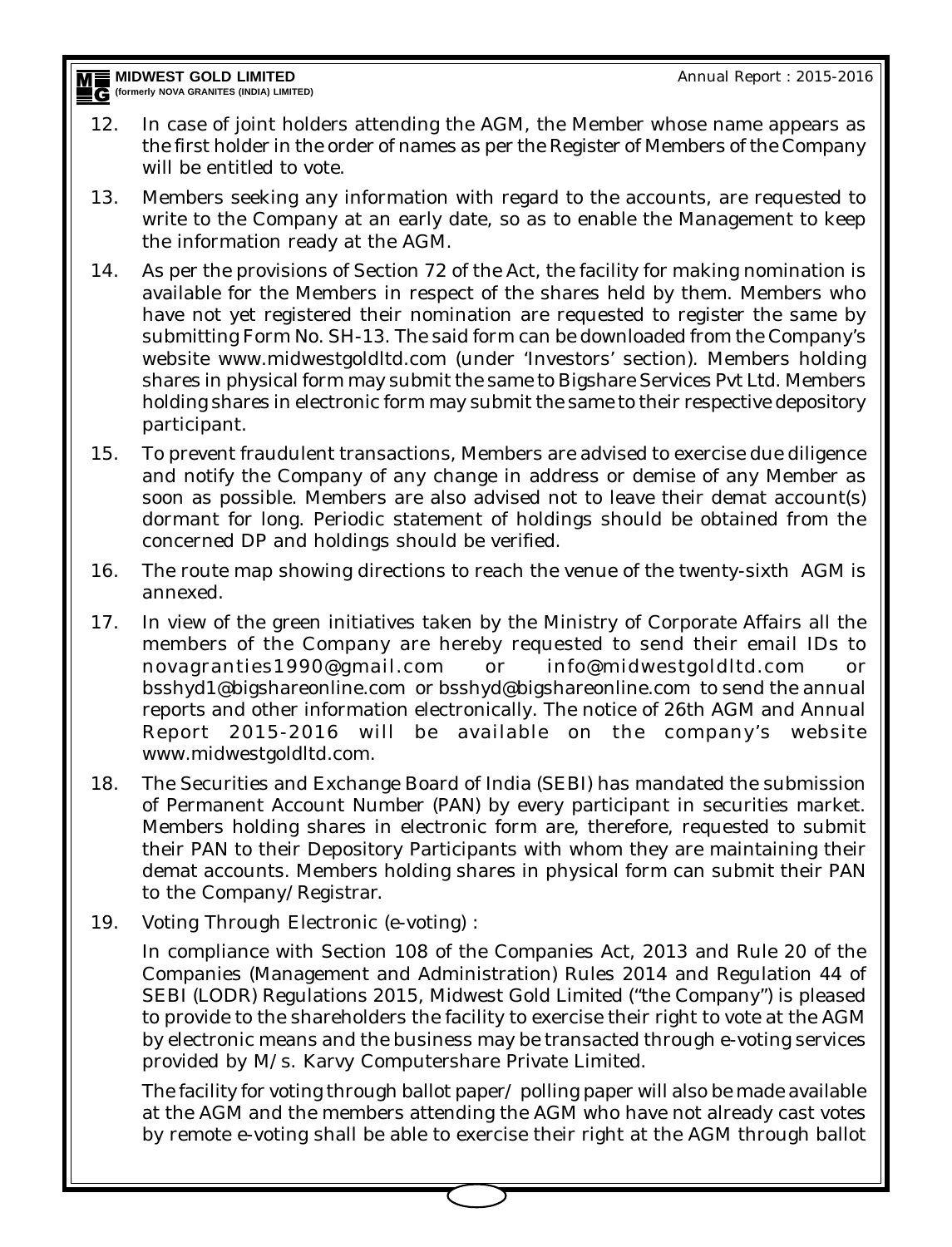Annual Report : 2015-2016

**MIDWEST GOLD LIMITED (formerly NOVA GRANITES (INDIA) LIMITED**<br>**E** (formerly NOVA GRANITES (INDIA) LIMITED)

> paper. Members who have cast their votes by remote e-voting prior to AGM may attend the AGM but shall not be entitled to cast their vote again.

> Further, the Company has appointed Mr. Prathap Satla Practicing Company Secretary, Hyderabad, having their office situated at H.No. 6-3- 1238/15/1, Flat No. 301, 3rd Floor, Elite Heights, Somajiguda, Hyderabad – 500082, Who in the opinion of the Board is a duly qualified person, as a Scrutinizer to collate the electronic voting process in a fair and transparent manner.

## **Process for remote e-voting:**

The Company has engaged the services of M/s. Karvy Computershare Private Limited ('Karvy') for facilitating remote e-voting to enable the Shareholders to cast their vote electronically.

## **A. Members who received the notice through e-mail :**

- (i). Launch internet browser by typing the following URL: https://evoting.karvy.com.
- (ii). Enter the login credentials (i.e., User ID and password mentioned in your email/ annexed with AGM Notice). The Event No + Folio No. or DP ID-Client ID will be your User ID. However, if you are already registered with Karvy for e-voting, you can use your existing User ID and password for casting your vote. If required please contact toll free number 1800 3454 001for your existing password.

### **User Id :**

For Members holding shares in Demat form:

a. For NSDL: 8 character DP ID followed by 8 digit Client ID

b. For CDSL: 16 digit Beneficiary ID/Client ID

For Members holding shares in Physical form:

Event No. (EVENT) followed by Folio No. registered with the Company.

## **Password:**

Your unique password is annexed/attached to the AGM Notice/provided in the email forwarding the electronic notice.

- (iii). After entering these details appropriately, Click on "LOGIN".
- (iv). You will now reach password Change Menu wherein you are required to mandatorily change your password. The new password shall comprise of minimum 8 characters with at least one upper case (A-Z), one lower case (a-z), one numeric value (0-9) and a special character  $(\mathcal{Q}, \#, \mathsf{S}, \text{ etc.})$ . The system will prompt you to change your password and update your contact details like mobile number, email ID, etc. on first login. You may also enter a secret question and answer of your choice to retrieve your password in case you forget it. It is strongly recommended that you do not share your password with any other person and that you take utmost care to keep your password confidential.
- (v). After changing password, you need to login again with the new credentials.
- (vi). On successful login, the system will prompt you to select the "EVENT" i.e. Midwest Gold Limited.
- (vii). On the voting page, enter the number of shares (which represents the number of votes) as on the cut-off date under "FOR/AGAINST" or alternatively, you may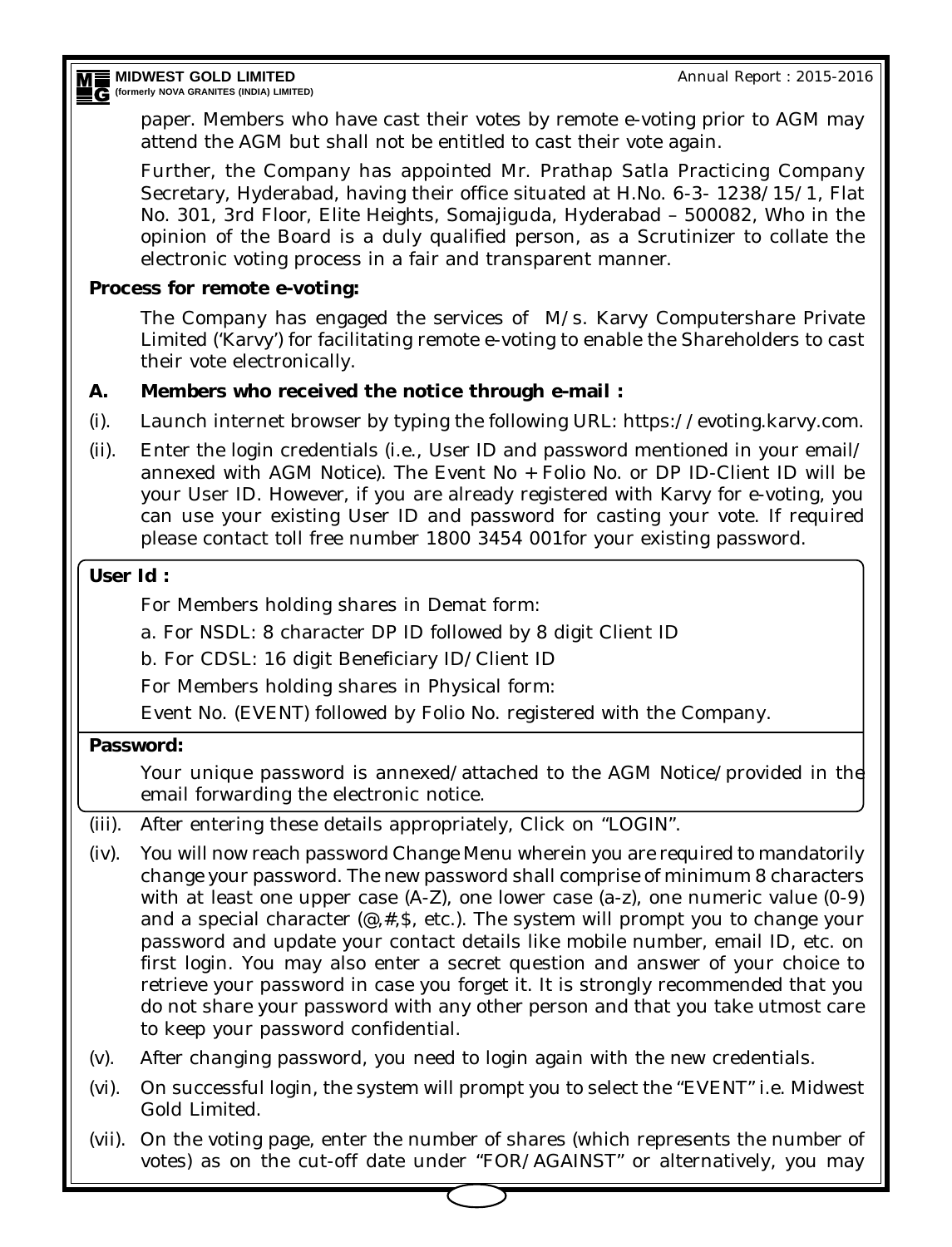Annual Report : 2015-2016

**MIDWEST GOLD LIMITED MEE** MIDWEST GOLD LIMITED<br>EG (formerly nova granites (india) limited)

> partially enter any number in "FOR" and partially in "AGAINST" but the total number in "FOR/AGAINST" taken together should not exceed your total shareholding. If the shareholder does not indicate either "FOR" or "AGAINST" it will be treated as "ABSTAIN" and the shares held will not be counted under either head.

- (viii). You may then cast your vote by selecting an appropriate option and click on "Submit", a confirmation box will be displayed. Click "OK" to confirm else "CANCEL" to modify. Once you confirm, you will not be allowed to modify your vote. During the voting period, Members can login any numbers of times till they have voted on the Resolution.
- (ix). Corporate/Institutional Members (i.e., other than Individuals, HUF, NRI, etc.) are additionally required to send scanned certified true copy (PDF Format) of the Board Resolution/power of Attorney/ Authority Letter, etc. together with attested specimen signature(s) of the duly authorized representative(s), to the Scrutinizer at email ID: sprathapacs@gmail.com, with a copy marked to evoting@karvy.com. The scanned image of the above mentioned documents should be in the naming format "Corporate Name\_EVENT NO."
- (x) Members holding shares under multiple folios/ demat accounts shall choose the voting process separately for each of the folios/ demat accounts.
- (xi) Voting has to be done for each item of the Notice separately. In case you do not desire to cast your vote on any specific item it will be treated as abstained.

## **B. In case of Members receiving AGM Notice by Post/Courier:**

- (i). Please use the User ID and initial password as provided in the AGM Notice Form.
- (ii). Please follow all steps from Sr. No. (i) To (xi) as mentioned in (A) above, to cast your vote.
- **C.** Incase of any query pertaining to e-voting please visit Help& FAQ's section of karvy e- voting website
- **D.** The e-voting period commences on 27th September, 2016 at 09.00 A.M. and ends on 29th September, 2016 at 5.00 P.M. (both days inclusive).

The remote e-voting will not be allowed beyond the aforesaid date and time and the e-voting module shall be disabled by karvy upon expiry of the aforesaid period.

- 20. Once the vote on a resolution is cast by a Member, the Member shall not be allowed to change it subsequently. Further, the Members who have cast their votes by remote e-voting shall not be allowed to vote again at the Meeting.
- 21. The Board of directors of the company at their meeting held on 03rd September, 2016 has appointed Mr. Prathap Satla, Practicing Company Secretary, as Scrutinizer for conducting the remote e-voting and poll in a fair transparent manner. The Scrutinizer's decision on the validity of remote e-voting shall be final.
- 22. The voting rights for the shares are one vote per equity share, registered in the name of the shareholders / beneficial owners as on cut-off date of 23rd September, 2016. Members holding shares either in physical form or dematerialized form may cast their vote electronically. Members who do not cast their vote electronically, may only cast their vote at the Annual General Meeting.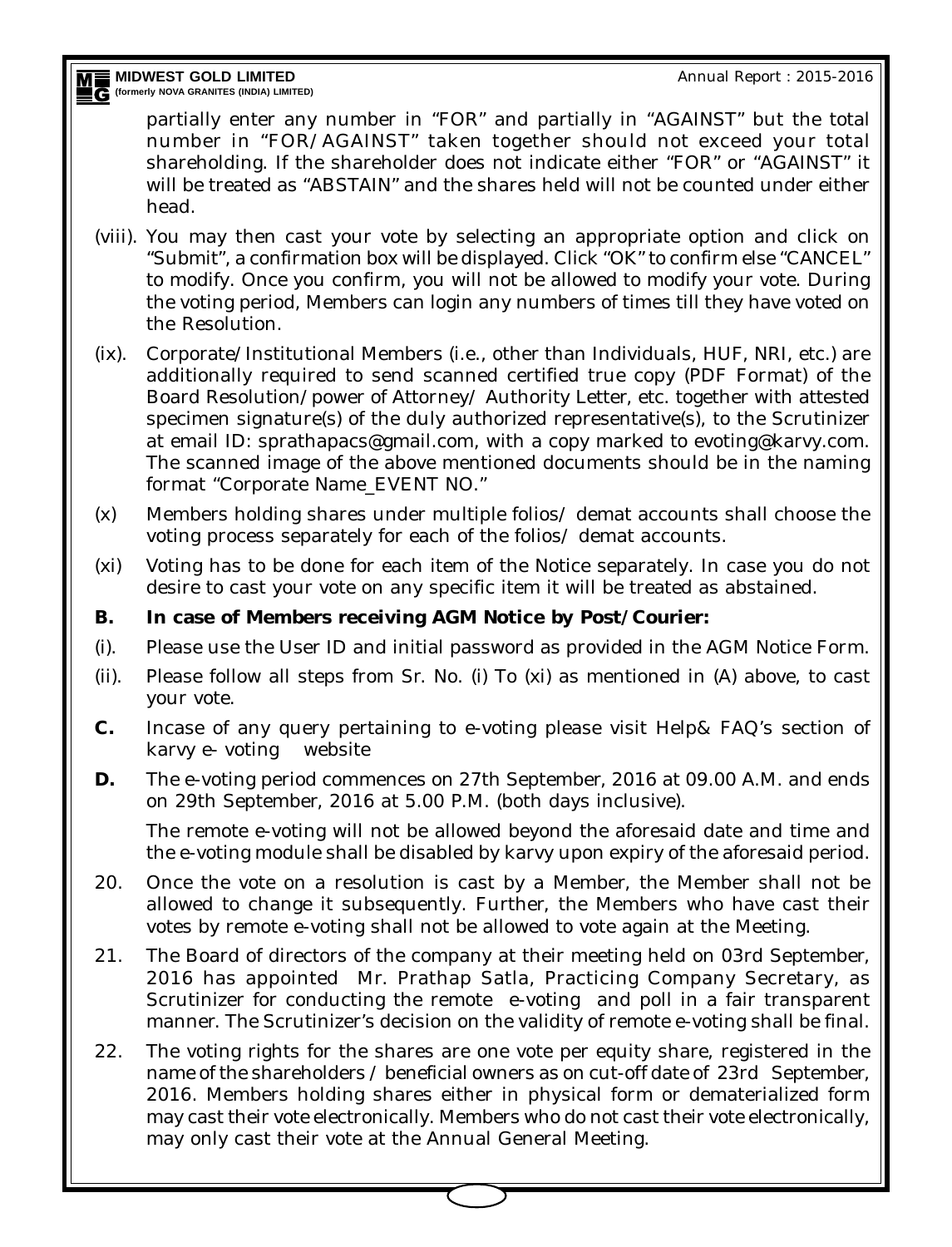**MIDWEST GOLD LIMITED (formerly NOVA GRANITES (INDITED)**<br>C (formerly NOVA GRANITES (INDIA) LIMITED) Annual Report : 2015-2016

- 23. Any person who becomes a member of the company after the dispatch of the Notice of the AGM and holds shares as on the cut- off date i.e., 23rd September, 2016, may obtain User ID and password in the manner as mentioned below:
- a) If the mobile number of the member is registered against Folio No.  $\angle$  DP ID Client ID, the member may send SMS : MYEPWD<space> E-Voting Event Number+Folio No. or DP ID Client ID to 9212993399.

Example for NSDL: MYEPWD <SPACE> IN12345612345678

Example for CDSL : MYEPWD <SPACE> 1402345612345678

Example for Physical : MYEPWD <SPACE> XXXX1234567890

- b) If e-mail address or mobile number of the member is registered against Folio No. / DP ID Client ID, then on the home page of https://evoting.karvy.com, the member may click "Forgot Password" and enter Folio No. or DP ID Client ID and PAN to generate a password.
- c) Member may call Karvy's toll free number 1-800-3454-001
- d) Member may send an e-mail request to evoting@karvy.com.
- e) In case any queries on remote e- voting you may please contact Mr. D.S. Nagaraja - Corporate Registry of Karvy Computershare Pvt Ltd, Contact No. 040 67161500 (or)1800 345 4001 (toll free), Address: Karvy Computershare Private Limited, Karvy Selenium Tower B, Plot 31-32, Gachibowli, Financial District, Nanakramguda, Hyderabad – 500 032.
- 24. The Scrutinizer shall, immediately after the conclusion of voting at the general meeting, would count the votes cast at the meeting, thereafter unblock the votes cast through remote e-voting in the presence of at least two witnesses not in the employment of the Company and make, not later than three days of conclusion of the meeting, a consolidated Scrutinizer's report of the total votes cast in favour or against, if any, to the Chairman or a person authorised by him in writing who shall countersign the same.
- 25. The result of voting will be announced by the Chairman of the AGM at or after the AGM to be held on 30th September, 2016 and the resolutions will be deemed to be passed on the AGM date subject to receipt of the requisite number of votes in favor of the Resolutions.
- 26. The result of the voting along with Scrutinizers' Report will be communicated to the stock exchanges and will also be hosted on the website of the Company www.midwestgoldltd.com and on Karvy's website (https:// evoting.karvy.com) within two (2) days of passing of resolutions.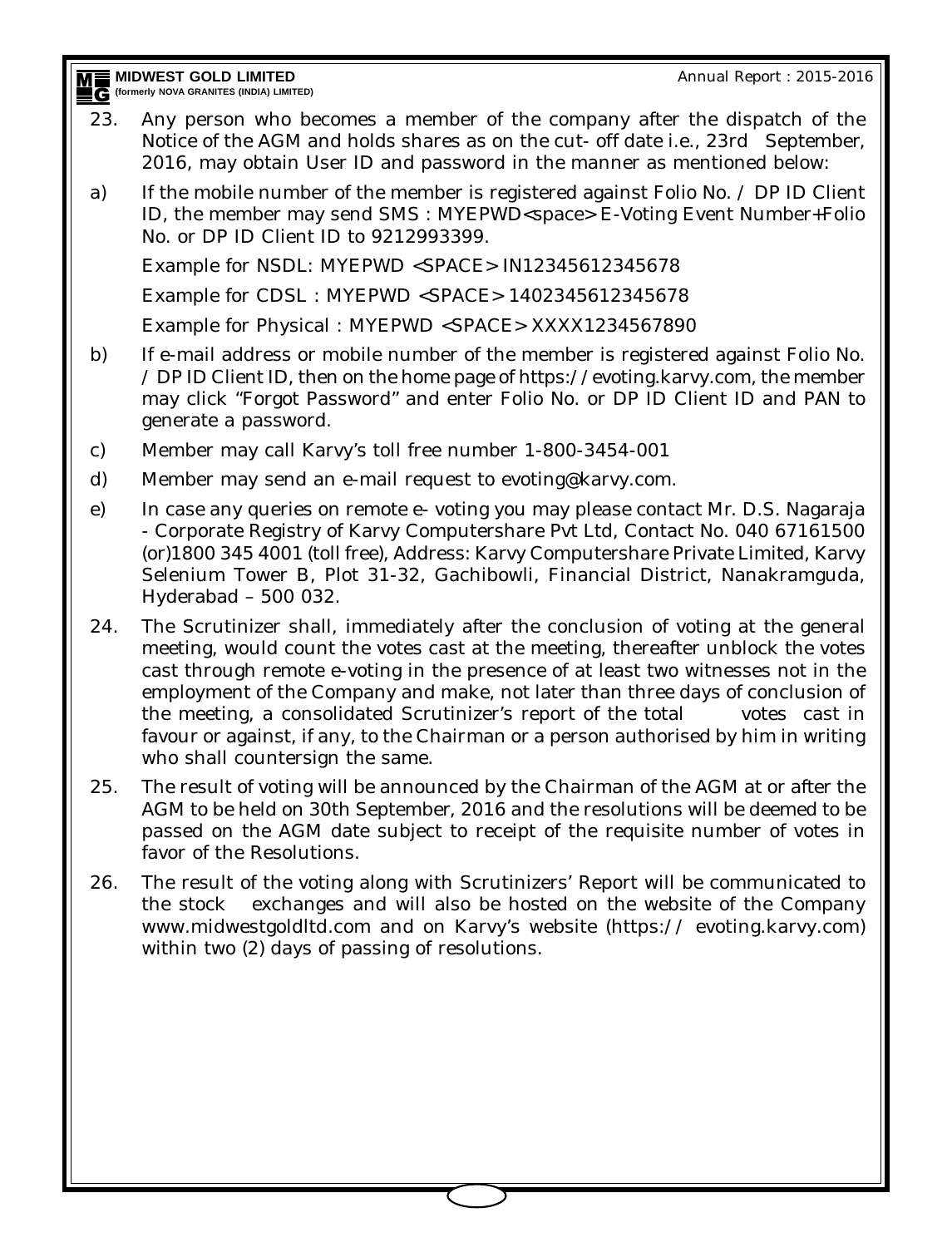**MIDWEST GOLD LIMITED (formerly NOVA GRANITES (INDIA) LIMITED)**

Annual Report : 2015-2016

### **ADDITIONAL INFORMATION**

Details of Directors seeking Appointment / Re-appointment at the Annual General Meeting

| <b>Particulars</b>                                                                                                                                              | Mr. Deepak Kukreti                                                                                   |
|-----------------------------------------------------------------------------------------------------------------------------------------------------------------|------------------------------------------------------------------------------------------------------|
| Date of re -appointment<br>(Retirement by rotation)                                                                                                             | 30th September 2016                                                                                  |
| Qualifications                                                                                                                                                  | Graduate                                                                                             |
| Expertise in specific functional Areas                                                                                                                          | Hotel Management, Diamond Tools for<br>cutting natural stones & Trading of<br><b>Natural Stones.</b> |
| Directorships held in other public<br>companies (excluding foreign<br>companies and section8 companies)                                                         | Nil                                                                                                  |
| Memberships/ Chairmanships of<br>committees of other public<br>companies (includes only<br><b>Audit Committee and Stakeholder's</b><br>Relationship Committee.) | Nil                                                                                                  |
| Number of shares held in the company                                                                                                                            | Nil                                                                                                  |

#### **BY THE ORDER OF THE BOARD**

**T THIRUMALESH COMPANY SECRETARY & COMPLIANCE OFFICER**

Place : Bangalore Date : 03.09.2016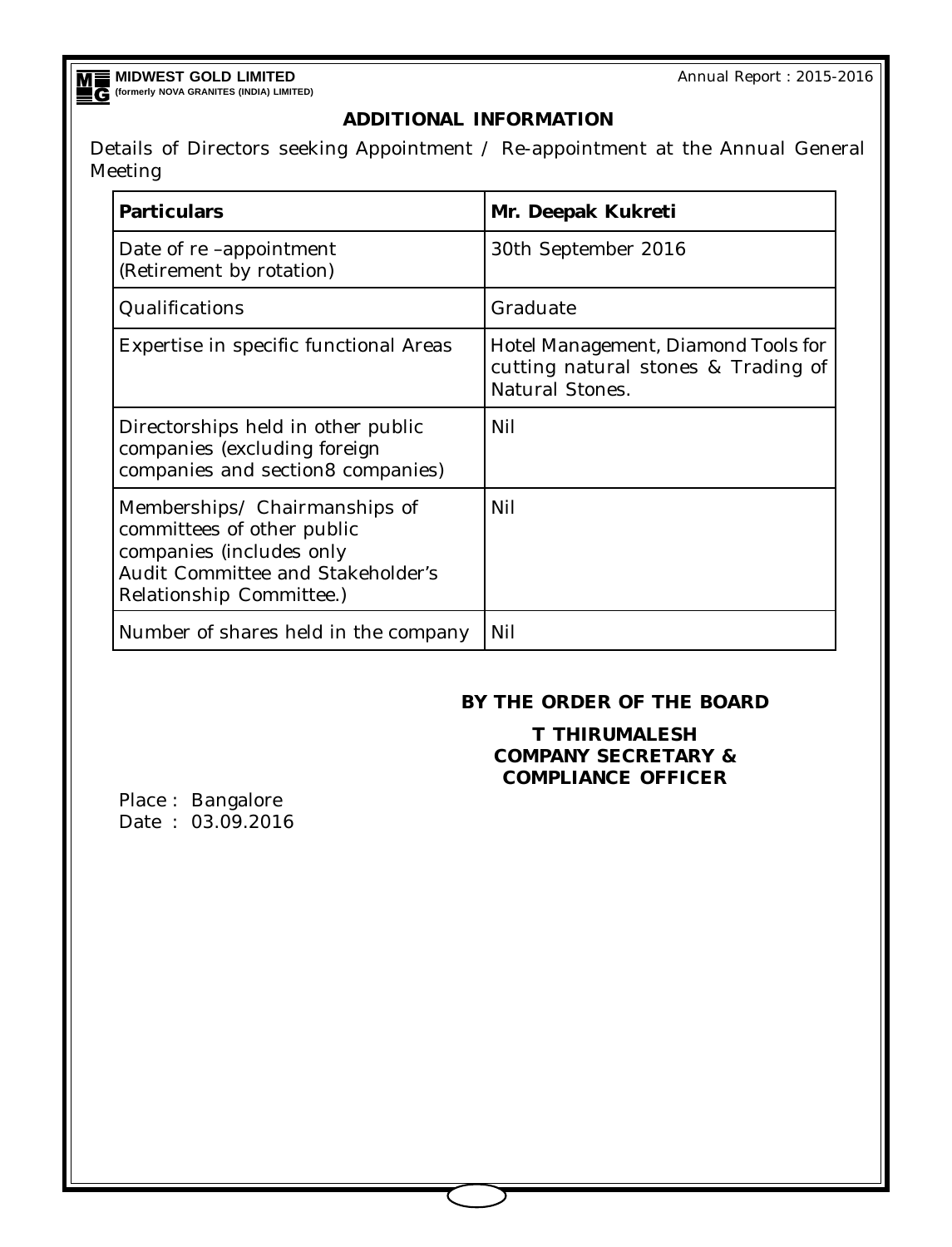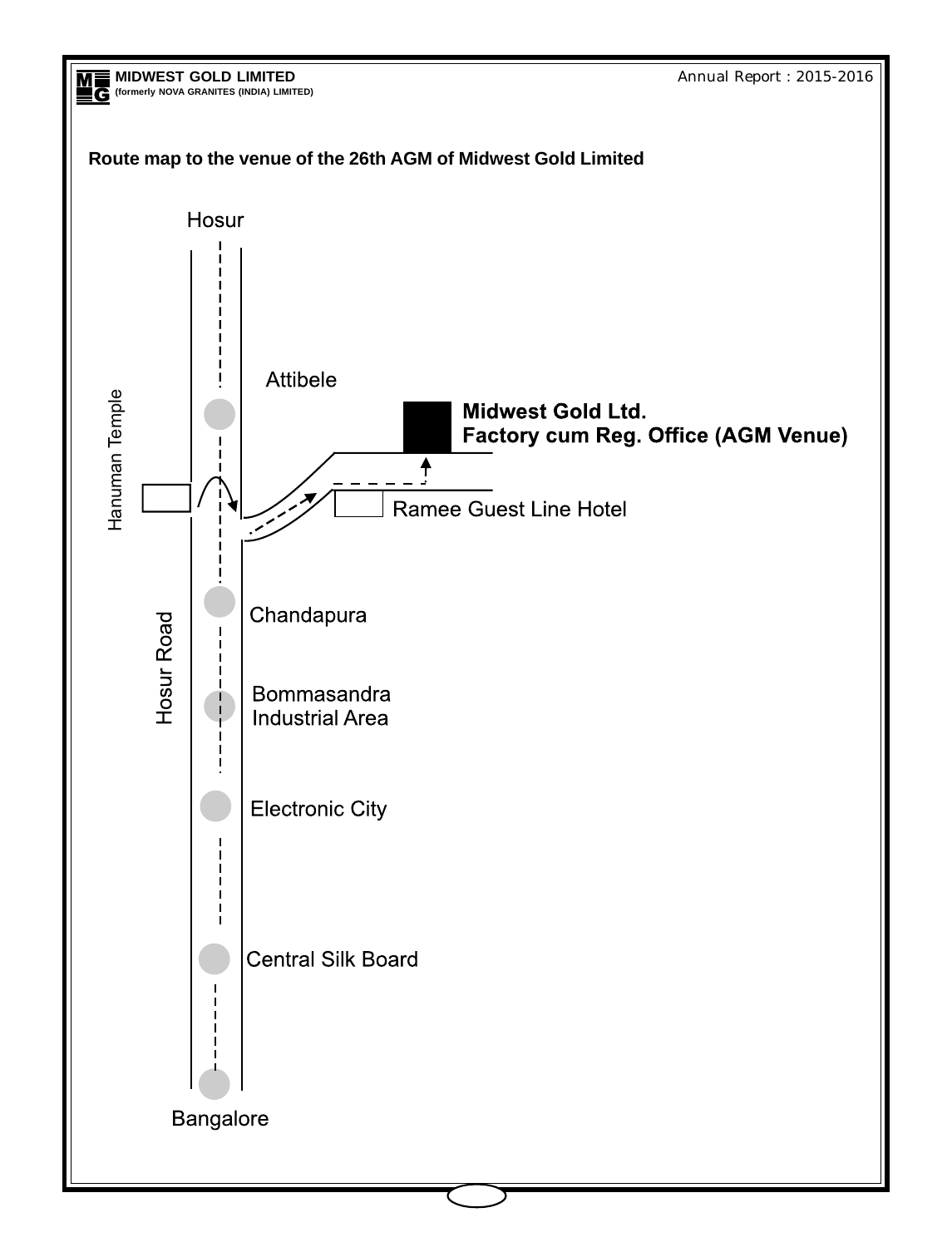**MIDWEST GOLD LIMITED (formerly NOVA GRANITES (INDIA) LIMITED)** Annual Report : 2015-2016

## **MIDWEST GOLD LIMITED**

#### **[Formerly Nova Granites (India) Limited]**

CIN: – L13200KA1990PLC011396 Registered Office: 25-A, Attibele Industrial Area, Attibele, Bangalore District, Karnataka - 562 107.

### **ATTENDANCE SLIP**

(Please present this slip at the Meeting venue)

| DP Id / Client Id              |  |
|--------------------------------|--|
| Regd. Folio No.                |  |
| Name of the Shareholder        |  |
| Name of the Proxy              |  |
| No. of Share(s) held           |  |
| Signature of the Member/ Proxy |  |

I certify that I am a member/proxy for a member of the Company. I hereby record my presence in 26th Annual General Meeting to be on Friday, 30th September, 2016 at 11.30 A.M at the registered office of the company at 25-A, Attibele Industrial Area, Attibele, Bangalore District, Karnataka-562 107.

### **Note:**

- 1. Please sign this attendance slip and hand it over at the Attendance Verification Counter at the Entrance of the Meeting venue.
- 2. This Attendance Slip is valid only in case shares are held on the date of the meeting.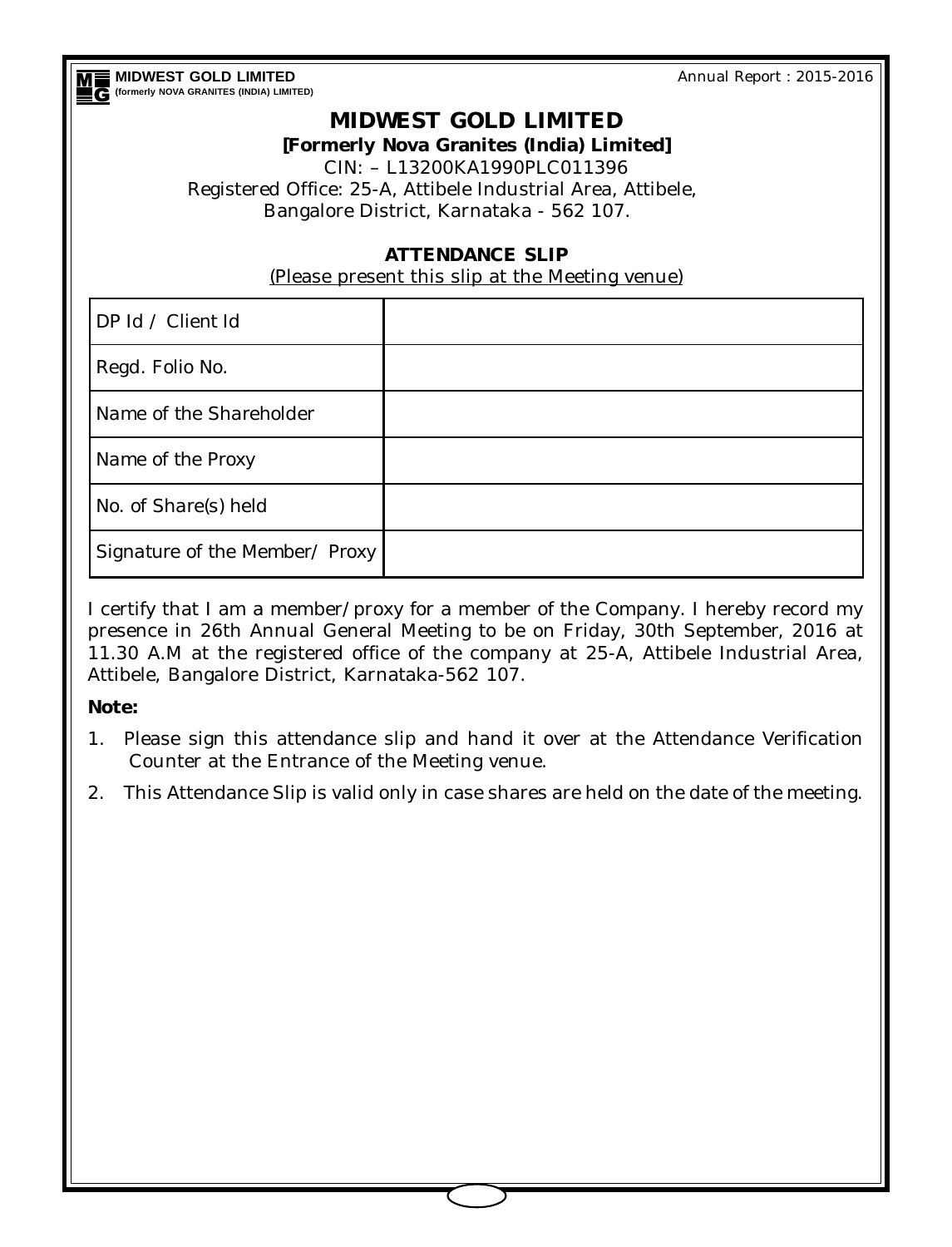| Annual Report: 2015-2016                                                                                                                                                                                                                                                                |  |  |  |
|-----------------------------------------------------------------------------------------------------------------------------------------------------------------------------------------------------------------------------------------------------------------------------------------|--|--|--|
| MIDWEST GOLD LIMITED<br>(formerly nova granites (India) LIMITED)<br><b>MIDWEST GOLD LIMITED</b><br>[Formerly Nova Granites (India) Limited]<br>CIN: - L13200KA1990PLC011396<br>Registered Office: 25-A, Attibele Industrial Area, Attibele,<br>Bangalore District, Karnataka - 562 107. |  |  |  |
|                                                                                                                                                                                                                                                                                         |  |  |  |
| <b>PROXY FORM</b><br>(Pursuant to Section 105(6) of the Companies Act, 2013 and Rule 19(3) of the Companies<br>(Management and Administration) Rules, 2014)                                                                                                                             |  |  |  |
|                                                                                                                                                                                                                                                                                         |  |  |  |
|                                                                                                                                                                                                                                                                                         |  |  |  |
|                                                                                                                                                                                                                                                                                         |  |  |  |
|                                                                                                                                                                                                                                                                                         |  |  |  |
| I/We, being the member(s) of  Shares of Midwest Gold Limited, hereby appoint                                                                                                                                                                                                            |  |  |  |
|                                                                                                                                                                                                                                                                                         |  |  |  |
|                                                                                                                                                                                                                                                                                         |  |  |  |
|                                                                                                                                                                                                                                                                                         |  |  |  |
|                                                                                                                                                                                                                                                                                         |  |  |  |
|                                                                                                                                                                                                                                                                                         |  |  |  |
|                                                                                                                                                                                                                                                                                         |  |  |  |
|                                                                                                                                                                                                                                                                                         |  |  |  |
|                                                                                                                                                                                                                                                                                         |  |  |  |
|                                                                                                                                                                                                                                                                                         |  |  |  |
| Annual General Meeting of the Company to be held on Friday, 30th September, 2016 at<br>11.30 A.M at The Registered Office of the Company at 25-A, Attibele Industrial Area,<br>Attibele, Bangalore District, Karnataka and at any adjournment thereof in respect of                     |  |  |  |
|                                                                                                                                                                                                                                                                                         |  |  |  |